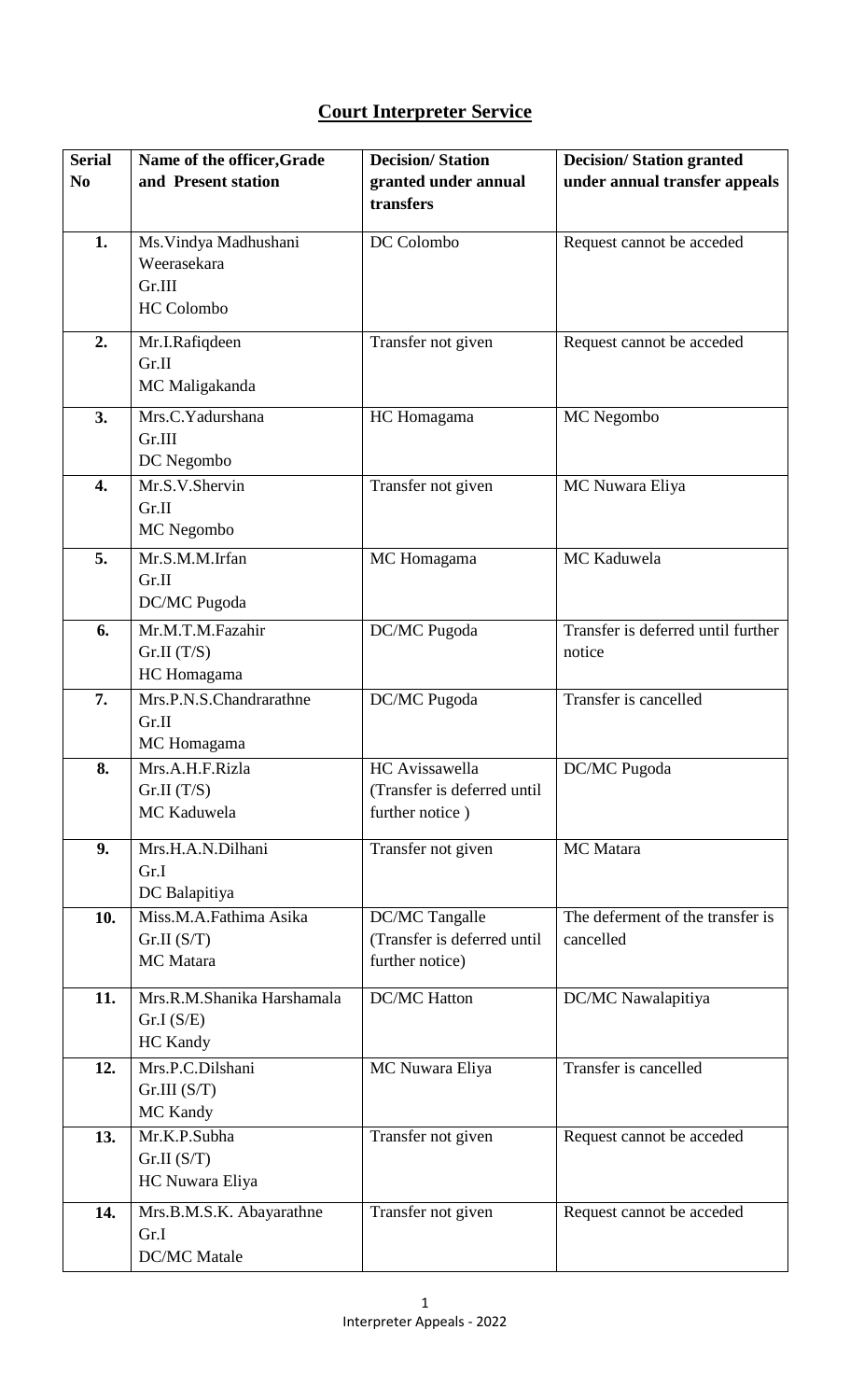| 15. | Mrs. Thilini Micheal<br>Gr.III                                   | HC Kurunegala                                                     | <b>HC</b> Kandy                                                   |
|-----|------------------------------------------------------------------|-------------------------------------------------------------------|-------------------------------------------------------------------|
| 16. | <b>DC/MC Hatton</b><br>Mrs.K.Subashini                           | DC/MC Teldeniya                                                   | Transfer is cancelled                                             |
|     | Gr.III<br><b>DC/MC Hatton</b>                                    |                                                                   |                                                                   |
| 17. | Mr.M.H.Haneef Mohomad<br>Gr.II(S/T)<br>HC Ratnapura              | Transfer not given                                                | DC Ratnapura                                                      |
| 18. | Ms.R.M.C.T. Karunarathne<br>Gr.III<br>HC Kuliyapitiya            | <b>CMC</b> Colombo                                                | MC Polgahawela                                                    |
| 19. | Ms.A.A.Sareena Begam<br>Gr.I<br>MC Polgahawela                   | Transfer not given                                                | DC/MC Vavuniya                                                    |
| 20. | Mr.L.L.Janz<br>Gr.III<br><b>HC</b> Puttalam                      | Transfer not given                                                | Request cannot be acceded                                         |
| 21. | Mrs.A.S.S.Madhu Subhasena<br>Gr.II<br>MC Anuradhapura            | Transfer not given                                                | Request cannot be acceded                                         |
| 22. | Mr.Nilruk Asiri<br>Bamunuarachchi<br>Gr.III<br>DC/MC Mahiyangana | Transfer not given                                                | DC/MC Teldeniya<br>(Transfer is deferred until<br>further notice) |
| 23. | Mr.M.R.M.Imitiyas<br>Gr.II(T/S)<br>HC Badulla                    | HC Nuwara Eliya                                                   | DC/MC Welimada                                                    |
| 24. | Mrs.S.Dilanthini<br>Gr.II(S/T)<br>HC Ampara                      | MC Samanthurai<br>(To be posted to proposed<br>MC Kaluwanchikudy) | Transfer is cancelled                                             |
| 25. | Mrs.J.Rizny<br>Gr.II(S/T)<br>HC Ampara                           | Transfer not given                                                | To be posted to proposed<br>MC Kaluwanchikudy                     |
| 26. | Mr.S.K.I.Mohomaed<br>Gr.III<br>DC Akkaraipattu                   | DC/MC Valachchenai                                                | HC Colombo<br>(Transfer is deferred until<br>further notice)      |
| 27. | Mrs.M.F.Asma<br>Gr.II<br>DC/MC Valachchenai                      | <b>MC</b> Trincomalee                                             | <b>MC</b> Batticaloa                                              |
| 28. | Mr.A.F.Fawsath<br>Gr.II<br><b>MC</b> Batticaloa                  | Transfer not given                                                | <b>MC</b> Trincomalee                                             |
| 29. | Mr.R.Shivarajalingam<br>Gr.III<br><b>MC</b> Trincomalee          | Transfer not given                                                | Request cannot be acceded                                         |